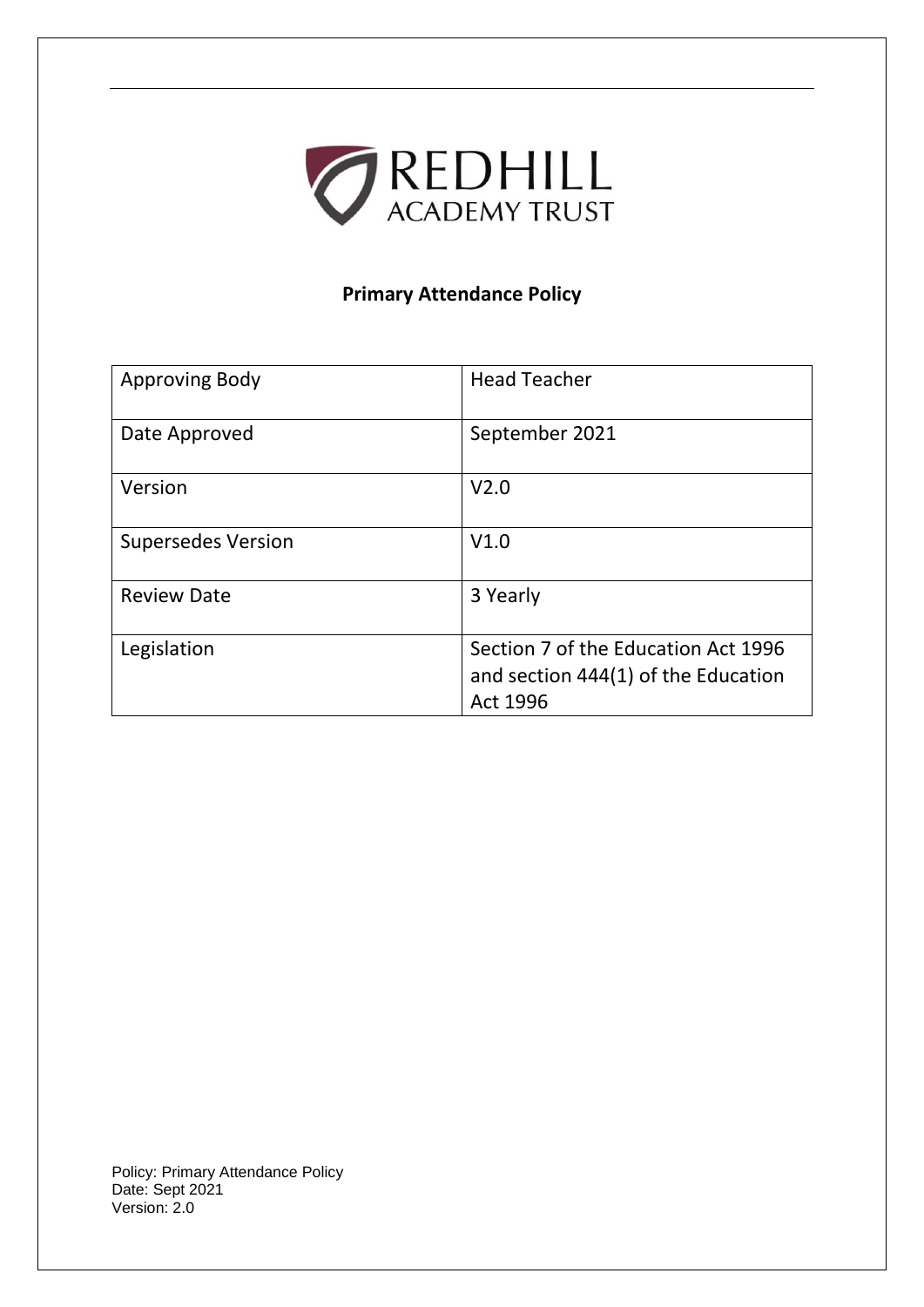## **Primary Attendance Policy**

## **Rationale**

For a child to reach their full educational achievement a high level of school attendance is essential. Poor attendance disadvantages children. Attendance is a key whole-academy improvement issue: it has a direct relationship with the attainment and progress of individuals and groups of pupils and the standards thereby achieved by the academy.

We will consistently work towards a goal of 100% attendance for all pupils. Every opportunity will be used to convey to pupils and their parents the importance of regular and punctual attendance. We endeavour to ensure that all children attend the academy regularly and on time to enable them to take full advantage of the educational opportunities available.

## **Aims and Objectives**

- To continue to raise levels of achievement and participation by maintaining high levels of attendance and punctuality.
- To keep an accurate and up to date record of attendance.
- To inform parents/carers of punctuality and attendance issues.
- To identify the causes of non-attendance and act upon them.
- To ensure all staff understand their roles in the monitoring and recording of attendance.
- To maintain and improve attendance throughout the Academy through rewarding and target setting.
- To monitor and evaluate the processes on a regular basis.
- To give clear information on expected levels of attendance.

# **Attendance Legislation**

*Under Section 7 of the Education Act 1996, the parent is responsible for making sure that their child of compulsory school age receives efficient full-time education that is suitable to the child's age, ability and aptitude and to any special needs the child may have. This can be regular attendance at school or by education otherwise.*

*If a child of compulsory school age who is registered at a school fails to attend regularly at school, then the parent is guilty of an offence under section 444 (1) of the Education Act 1996.* 

*Compulsory school age is defined as beginning from the term after they turn five. A child continues to be of compulsory school age until the last Friday in June in the school year that they reach sixteen.*

*The issue of a penalty notice under section 23 of the Anti-Social Behaviour Act may be considered in cases where a pupil is absent from one of the academies and the absence is unauthorised.*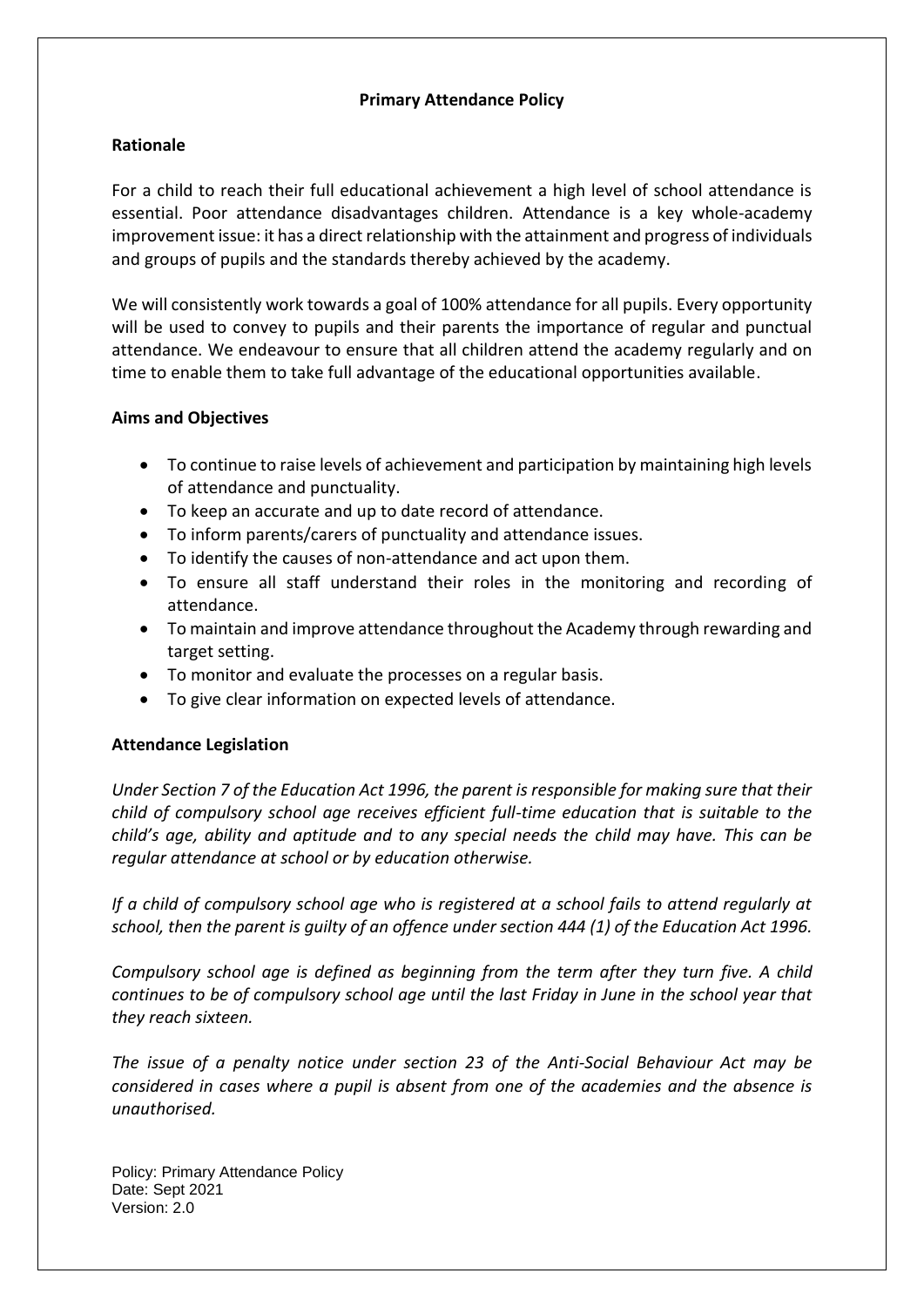**A child is of compulsory school age at the beginning of the 1st term after their 5th birthday, so:**

- children who turn 5 between 1st January and 31st March will be of compulsory school age at the beginning of the school term after 31st March (summer term);
- children who turn 5 between 1st April and 31st August will be of compulsory school age at the beginning of the school term after 31st August (autumn term);
- children who turn 5 between 1st September and 31st December will be of compulsory school age at the beginning of the school term after 31st December (spring term).

# **Nursery education**

- Should a parent/carer choose to accept a reception place for their 4 year old, we strongly encourage good attendance. This ensures continuity of education and minimises disruption to learning.
- If a child is under five and has been an allocated place in our academy, we expect parents to follow this attendance policy.

## **Reporting Pupil Absence**

All children are likely to be absent or late for school at some time. However, persistent poor attendance and/or punctuality is disruptive to the individual, their peers and their learning and may be an early warning of other difficulties. All planned appointments for children to attend the dentist or doctor should be made outside of the academy day.

When a pupil is absent from the academy, parents must notify the academy by no later than 9:30am on each day of absence either via telephone, or by leaving a message on the voice message service if the academy provides one. Failure to report absence will be followed up by the academy or the Trust Attendance Officer.

The reported absence message may be an answering phone service and as such a message can be left at any time. If a message is left it should include in order:

- Pupil's name
- Reason for absence
- Anticipated return date

# **First Day Call**

All academies operate a "first day call" system. This will mean that all parents/carers can expect to be contacted on the first day of any absence if the academy has not been previously informed, via telephone, text message or email. If contact cannot be made during this day a letter will be sent home. A satisfactory reply to the letter will authorise this absence; otherwise it will remain as unauthorised.

Where contact has been attempted but no reply is received and absence continues, further action will be taken, including: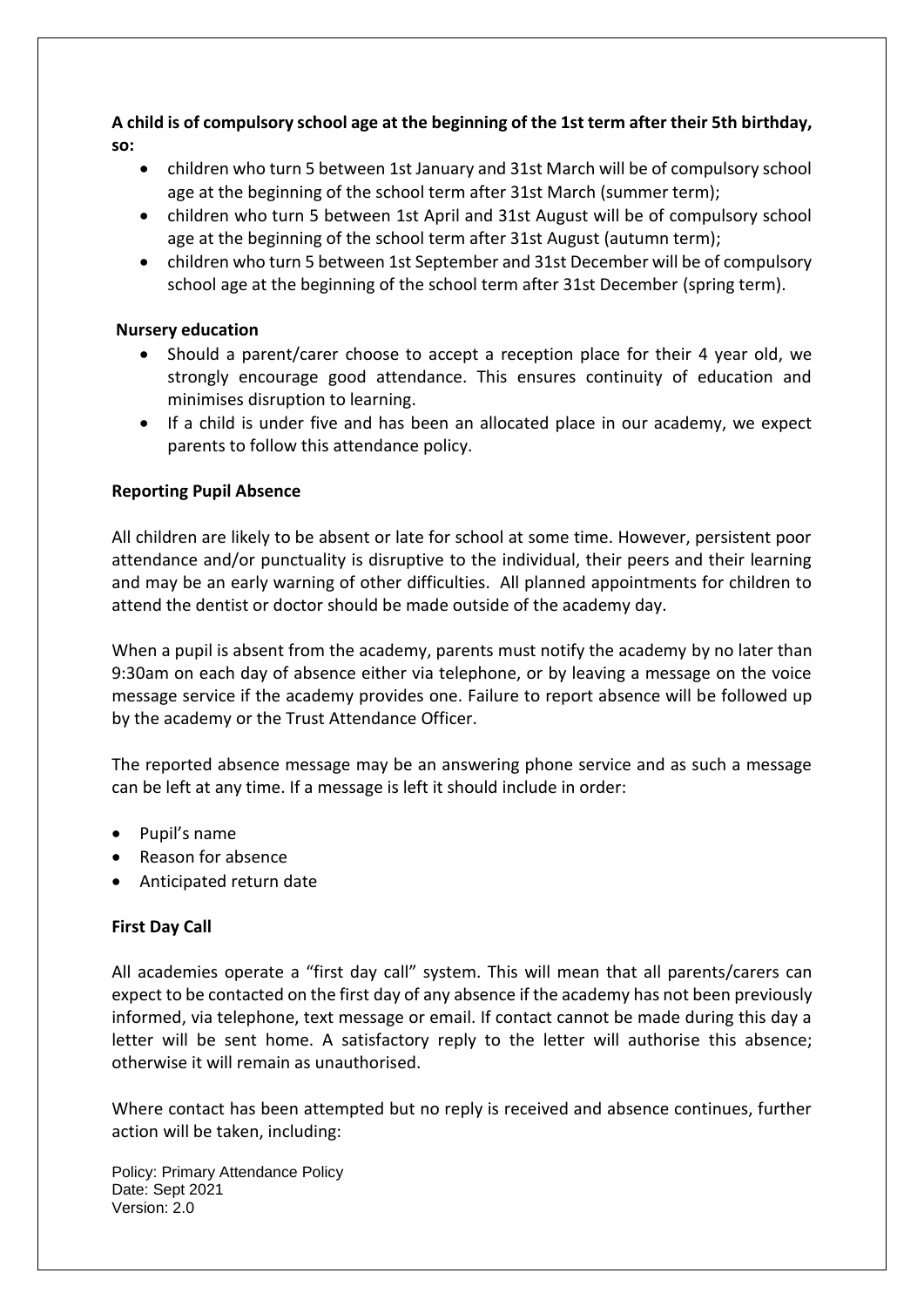- Informing key staff
- A home visit
- Following of the Early Intervention Policy

#### **Punctuality**

All academies will have a morning 10-minute registration period - at the end of that point, the teaching staff will submit the registers to the admin staff. Any child arriving after this time will then be recorded as late, by up to 30 minutes after the register has been submitted. The registers will then close and any child arriving more than 30 minutes late (without a specific reason such as a medical appointment) will be marked with the U code.

The Headteacher is able to apply discretion for pupils with exceptional circumstances, where an L code or absent mark is not appropriate due to continued frequent but, explained lateness that is out of the control of the parent/carer.

A member of the academy staff and/or the Trust Attendance Officer operates late gate checks throughout the year without notice. This is at the academy's discretion. Persistent punctuality issues will result in a meeting being held in the academy to discuss a way forward to improve the child's punctuality with a member of academy staff or the Trust Attendance Officer.

#### **Safeguarding Procedures and Attendance**

The Redhill Academy Trust sets high expectations for attendance at their academies. As a result of this, we monitor carefully any period of absence and visit the family home of any child whose parent or carer has not contacted the academy to explain the absence. After three days absence we will visit the family home regardless of contact made. We will undertake every reasonable task to find a child and support them back in to the academy, including - using all contact details supplied to us by parents and carers; asking friends and their parents for information and asking neighbours or siblings/relatives' schools or workplaces for further information. Should we have further concerns and a child is absent for 10 days, we will complete the CME documentation as set out in DfE guidance - Children Missing Education 2016 DfE.

Where we have concerns that children and their families have moved out of the area, or are unable to attend the academy for reasons that cause concern – fleeing DV; FGM; criminal behaviour; substance misuse; poor mental health etc, then we will refer to the most appropriate external agency for support. Staff are fully aware of all concerns that may lead to absences from the academy and receive regular updates on the various issues during staff training.

#### **Children Missing in Education and Early Intervention**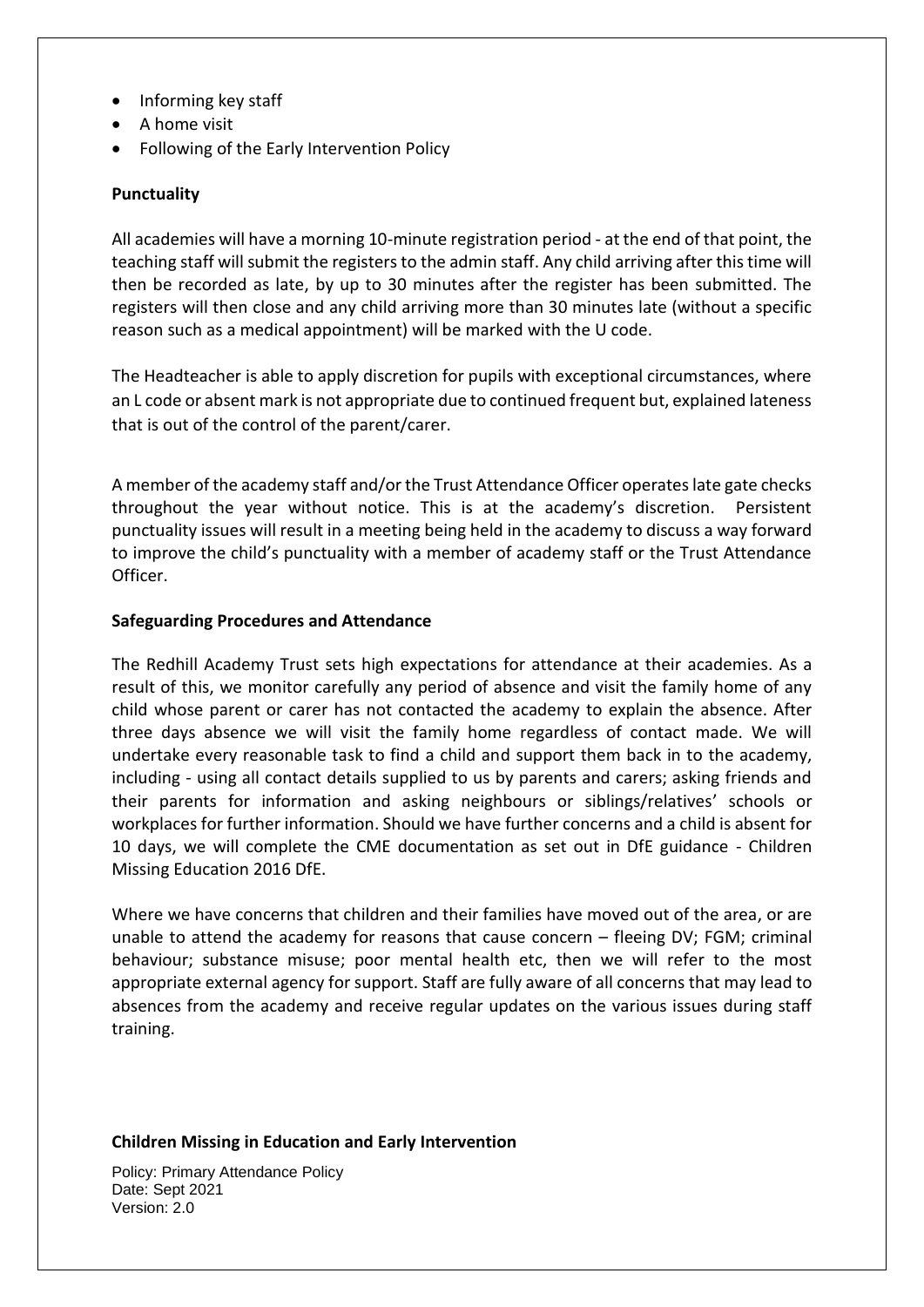Where the parent of a child notifies the academy that the pupil will live at another address and will move to a new school, we will record in the admission register the new address, and the date from when it is expected the child will attend this new school. The child will only be removed from register once the new school has confirmed their attendance. If we receive no such confirmation we will continue to complete safe and well checks and will inform the local authority that the child is missing.

Pupils who have failed to attend the academy for 10 days will be dealt with according to an agreed protocol with the Children Missing Education Officer.

- 1. The Academy or the Trust Attendance Officer will contact the Children Missing Education Officer with the pupil details, nature of the problem and evidence of academy contact.
- 2. If a child has a continued period of unexplained absence the academy will complete a home visit within 10 days. If the matter remains unresolved at this point the academy will contact the local authority children missing education team.
- 3. For a pupil who is subject to a child protection plan the academy will notify children's social care if there is an unexplained absence of up to 3 days and undertake a home visit within this time
- 4. The pupils will be reported as "child missing from education" and further welfare services will become involved.

This process will begin automatically once a pupil reaches the 10th day, but may start earlier at the discretion of the Headteacher in conjunction with the Attendance Officer.

# **Ongoing Monitoring**

- Monitoring pupils by Pastoral staff.
- Using data to monitor Pupil Premium, Free School Meals, Looked After, SEND and Persistent Absence groups etc.
- Weekly meetings take place involving the Trust Attendance Officer, and key staff in the academy.
- The Director of Primary Education, Primary Operations Lead and Attendance Director will meet at least once per half term to discuss academy attendance issues.
- Throughout this process, accurate records need to be kept.

# **Electronic Registration**

All staff will use electronic registration to register their class. Where this is not possible, the member of staff affected must inform the Attendance Administrator immediately and take a paper register of the group – this can be obtained from the academy office in an emergency.

Policy: Primary Attendance Policy Date: Sept 2021 Version: 2.0 **Persistent Absence**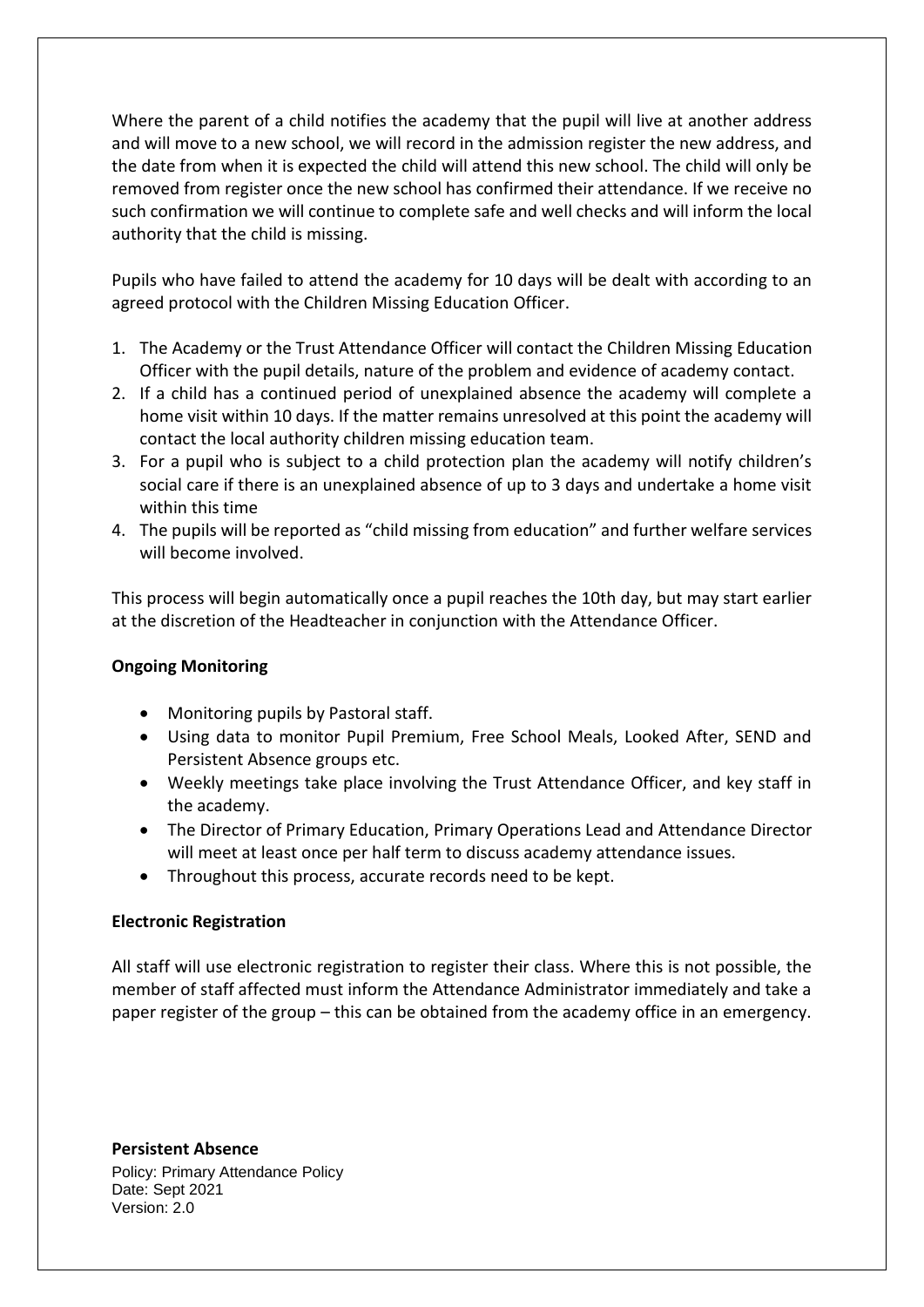When a pupil is identified as a potential persistent absentee the Attendance Office/Manager will follow the following procedure:

- 1. When a pupil is identified as having 90-92% attendance, initial contact will be made by the Attendance Manager/Officer with the parent/carer. Targets will be set to improve attendance.
- 2. The pupil's attendance will be monitored closely, but if no improvements are made and attendance continues to drop then other forms of action will be taken.

In cases of persistent absence (deemed as that below 90%) the following procedure will be followed:

- 1. When a pupil is identified as having below 90% attendance (Persistent Absentee) a letter will be sent out to the parent/carer by the Attendance Officer. This is to highlight the situation and parents will be invited into the academy to discuss the matter.
- 2. If a pupil's attendance rate does not improve and a pupil is identified as a Persistent Absence (PA), a second contact letter will be sent by the Attendance Officer to the parent/carer. This will ascertain the nature of any issues of which we ought to be aware and necessary support implemented as required. Targets will be set to improve attendance.

Where pupils are meeting or exceeding their target we will make every effort to recognise and reward improvements in attendance.

#### **Medical Appointments**

Parents/carers are requested to make routine medical appointments in academy holidays or after the academy day. If this is not possible, appointments should be made at the start or near the end of the academy day. If an appointment were made for the afternoon, then your child would be expected to attend the academy in the morning (unless due to the nature of the appointment this is not possible). If the appointment were made for the morning, then your child would be expected to be returned to the academy after the appointment. It is not necessary to have a whole day off for a routine medical appointment. Medical appointments will only be authorised upon receipt of a written appointment card or letter, please show this when you come to collect your child. Failure to produce evidence of a medical appointment will result in the absence being marked down as unauthorised.

# **Signing In and Out**

Pupils with appointments must show an appointment card or note from home to their teacher or academy reception. Parents will collect their child from the main reception where they will sign out. Marks will be entered for the pupil for the remainder of the session where appropriate.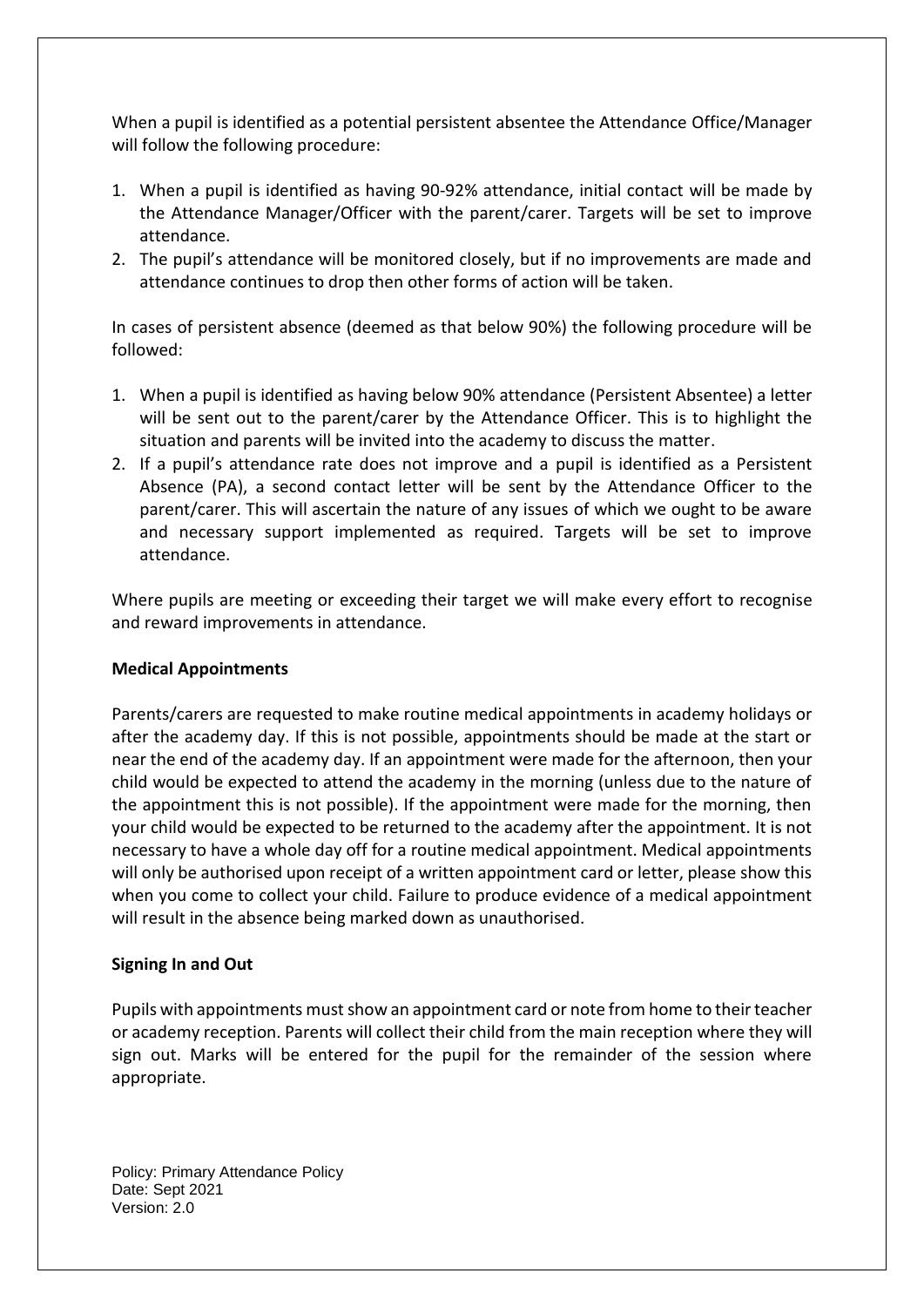Parents with pupils who arrive late to the academy for any reason will sign in at the main reception. Their register mark will be entered along with the number of minutes late and, where appropriate, the reason for lateness.

## **What happens if my child does not attend the academy regularly?**

Your child´s academy is responsible by law for reporting poor attendance to the Local Authority. Most Local Authorities employ Enforcement Officers to monitor attendance and to help parents meet their responsibility. If your child is not attending the academy regularly, a Family Support Worker may visit or write to you.

Enforcement Officers work with parents to address their child´s attendance difficulties. You may be offered a parenting contract by your child´s academy or Family Services. This is a formal agreement between the academy and Family Services to provide you with support and make an agreement to put in place strategies to help improve your child´s attendance.

**As a parent, you are committing an offence if you fail to make sure that your child attends the school regularly, even if they are missing school without your knowledge. You run the risk of being taken to court.**

## **Reward Strategies**

There are a number of rewards put in place to positively encourage outstanding attendance. These will be unique to each academy.

#### **Holidays**

We actively discourage any parent/carer taking children out of the academy during term-time for family holidays because of the disruption that it causes to the education of individual pupils and class groups.

All parents must complete a leave of absence form, however none of the academies authorise holidays, in line with the Government's policies. Holidays during term time are marked as G. Exceptional circumstances may be authorised at the discretion of the Headteacher at each academy. However, even then we would take into consideration what year group the pupil is and whether any exams or assessments are taking place at the requested time of absence.